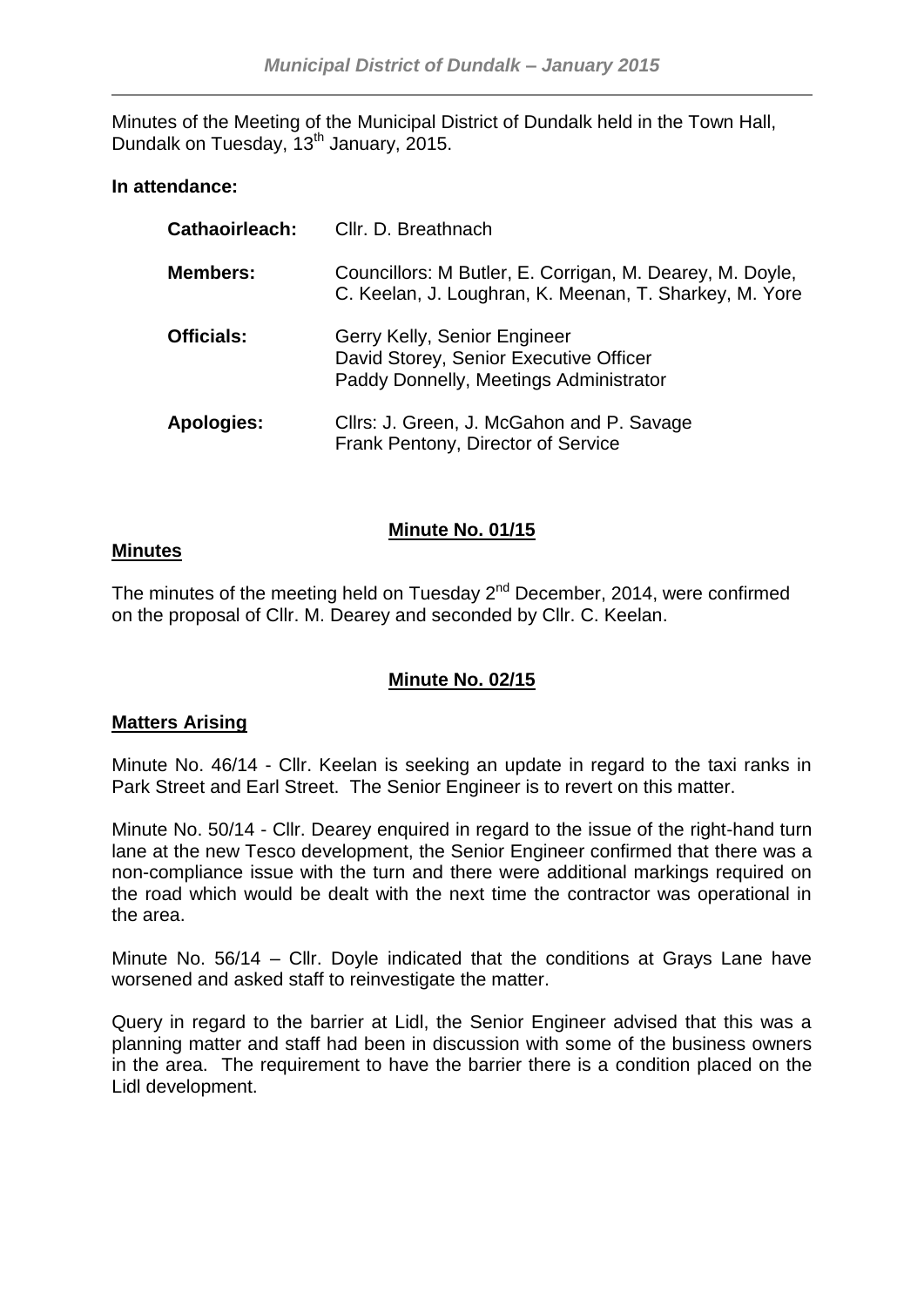# **Minute No. 03/15**

### **Housing and Communities Progress Report**

Mr. David Storey, Senior Executive Officer presented the Housing and Communities Progress Report dated 5<sup>th</sup> January, 2015. Mr. Storey advised the members that the housing acquisition and construction programme announced nationally had not yet been confirmed at local level, and there were no details of the extent of either programme. When details were to hand it will be reported to the members.

The member's queries were addressed by the Senior Executive Officer which included responses in regard to Anti Social Behaviour, the Cox's Regeneration Programme and the progress in relation to HOPs, HAGs and MAGs. It was confirmed to members that the Grant Scheme would reopen on Monday 19<sup>th</sup> January and forms will be available on the website from that day on. Members were advised that currently there were 137 requests for application forms for the schemes.

# **Minute No. 04/15**

# **Operations, Infrastructure and Marine Progress Report**

Mr. Gerry Kelly, Senior Engineer presented the report from Operations, Infrastructure and Marine dated 22<sup>nd</sup> December, 2014. Mr. Kelly advised the members that the report is specifically from Operations and the Infrastructure section, and while he is assigned to the Operations section he would be happy to address issues from Infrastructure, but he would have to revert to the members on some of the detail.

Mr. Kelly also circulated to the members a draft preliminary Road Works Programme for 2015, which he outlined was based on an estimate of what grants will be paid to the local authority. He advised the members that this matter will come before the meeting at a future date. The members raised a number of issues including the refurbishment of the Clanbrassil Street area which is due to commence in March 2015, and sought further details in relation to that; Speed ramps on the N53; details of the works on the inner relief road; coastal erosion at Blackrock and Bellurgan; and queries in regard to the selection of low cost safety measure projects.

Members also raised the matter of the Racecourse Road and the erection of a barrier which was welcomed by Cllrs. Keelan and Dearey. Mr. Kelly advised the members that this was an ongoing matter and there were a number of challenges in regard to this and he would keep the members advised.

# **Minute No. 05/15**

# **Proposed Extinguishment of the Right of Way at St. Josephs Park, Dundalk**

Mr. P. Donnelly brought to the members' attention the report that had been circulated with the agenda in regard to the extinguishment of the right of way at St. Josephs Park, Dundalk, and confirmed that it was in respect of access to the rear of the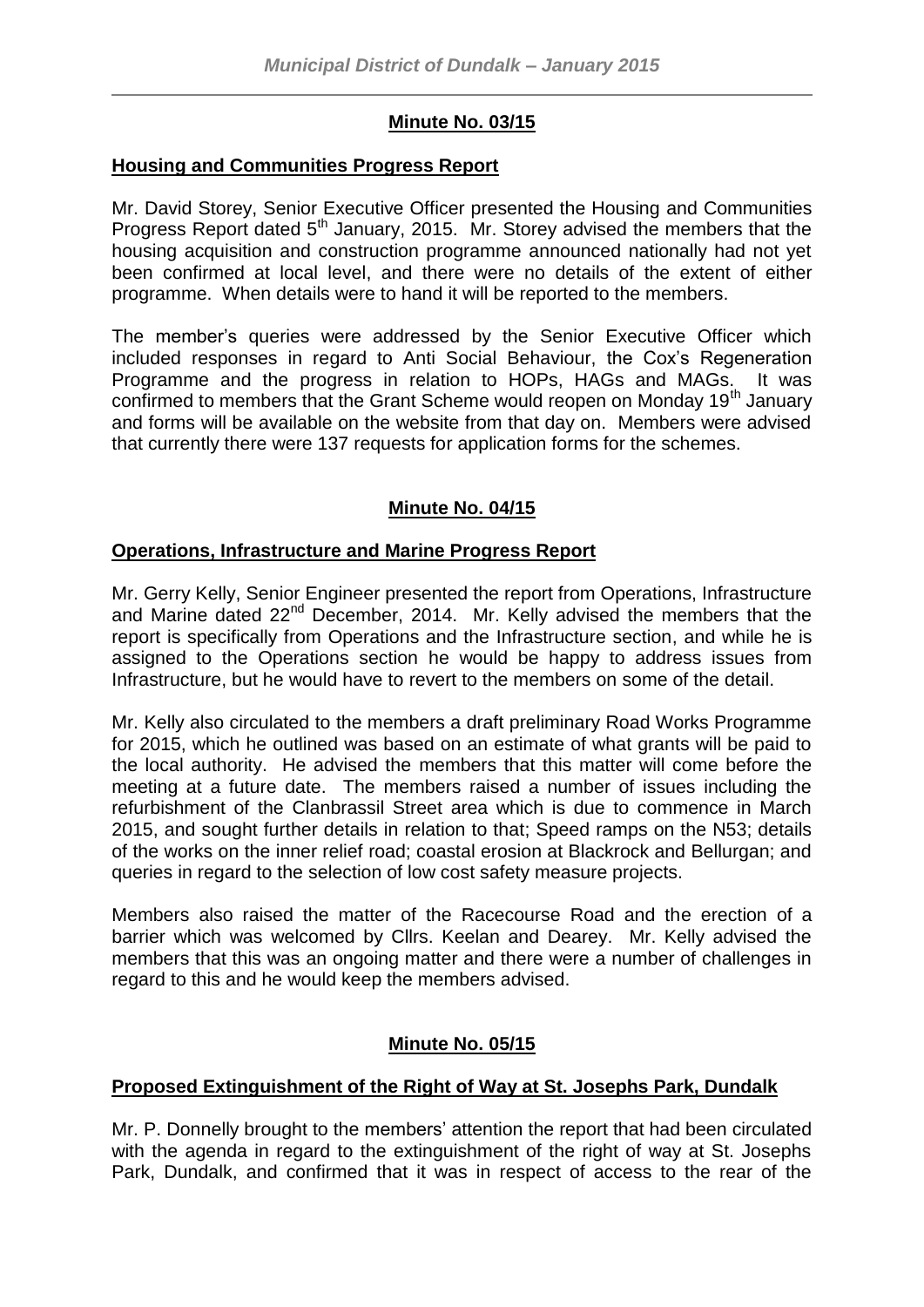dwellings between No. 8 and No. 16. This was welcomed by the members and proposed by Cllr. Butler and seconded by Cllr. Doyle.

# **Minute No. 06/15**

### **Declaration of Roads to be Public Roads**

The Meetings Administrator brought to the members attention the report circulated with the agenda from Ms. Mary T. Daly, Acting Director of Services in respect of the intention to proceed with the statutory process to declare roads in estates to be public roads, in accordance with Section 11 of the Roads Act, 1993. These include Cluain na Mara, Glenwood Close, Lis na Dara, Medebawn, Saltown, Schomberg Close, Sliabh na Coillte and Tates & Carrons Park.

Following discussion on the matter members enquired regarding a number of other estates including Willow Grove, and asked that a list of all estates where taking in charge would be considered at future dates be circulated as soon as is practical. This is to outline at what stage the various taking in charge processes are at, particularly for those developments where a plebiscite had been completed.

# **Minute No. 07/15**

| <b>Notice of Motion</b> |                |
|-------------------------|----------------|
| Proposed by:            | CIIr. M. Yore  |
| Seconded by:            | Cllr. M. Doyle |

"That Louth County Council install traffic calming/road safety measures like solar powered speed limit signs only to be activated during school term times in the vicinity of St Furseys School, Haggardstown."

#### **Reply:**

**Schools have historically availed of a 50/50 scheme in order to provide for signage at the school. It is proposed to provide a budget for the 50/50 schemes in 2015 Road Works Programme. It is also proposed to bring a report to the SPC on proposed signage at schools, based on the class of road, cost, traffic speed and volume. On approval by the SPC this will become the standard to be applied and will facilitate the management of the requests for such signage.**

#### **Minute No. 08/15**

| <b>Notice of Motion</b> |                        |
|-------------------------|------------------------|
| Proposed by:            | <b>CIIr T. Sharkey</b> |
| Seconded by:            | Cllr. M. Doyle         |

"That this Municipal District initiates a programme of works to install flashing safety beacons at the approaches to local schools including St. Francis School, Blackrock and St. Furseys School, Haggardstown".

#### **REPLY:**

**Schools have historically availed of a 50/50 scheme in order to provide for signage at the school. It is proposed to provide a budget for the 50/50**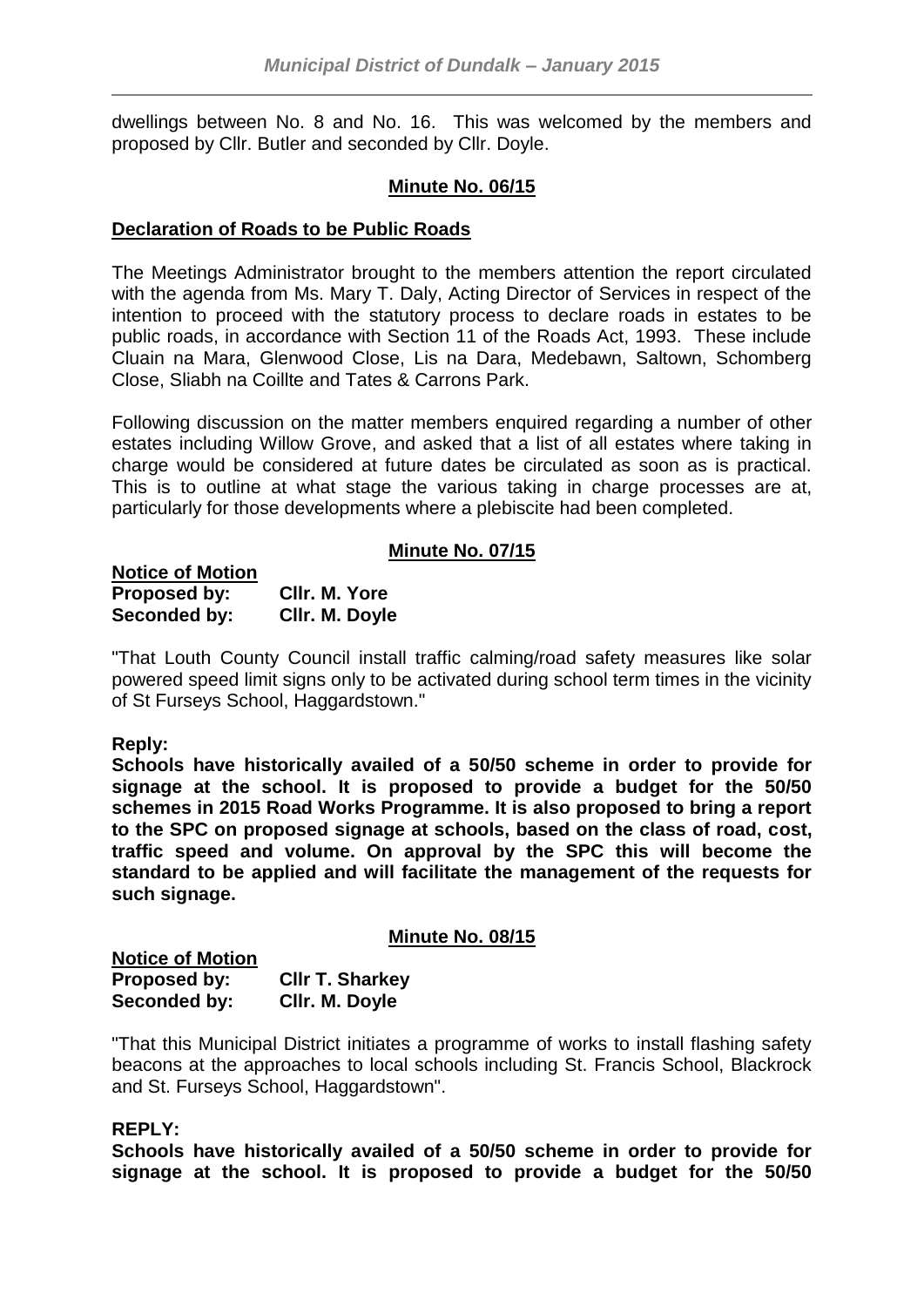**schemes in the 2015 Road Works Programme. It is also proposed to bring a report to the SPC on proposed signage at schools, based on the class of road, cost, traffic speed and volume. On approval by the SPC this will become the standard to be applied and will facilitate the management of the requests for such signage.**

# **Minute No. 09/15**

**Notice of Motion Proposed by: Cllr M. Doyle Seconded by Cllr. M. Butler**

"In addition to the existing arrangements whereby certain roads in Blackrock are swept during the summer months, that these roads will also be swept at the end of February, April, October and November".

# **Reply:**

# **The sweeping arrangements for Blackrock will be reviewed and will be extended if funding is available within the Road Works Programme.**

The members requested that the Senior Engineer revert with what the cost of the additional sweeps as set out in the motion would be, and furthermore that the cost of a small sweeping unit be obtained in order to see if it would be possible to make such piece of equipment available as a community based unit which Tidy Town groups could avail of as required.

# **Minute No. 10/15**

**Notice of Motion Proposed by: Cllr. M. Yore Seconded by: Cllr. C. Keelan**

"In view of the insurance implications and the vandalism which can happen in the town from time to time but particularly at week-ends, that we the undersigned request the council to desist from any legal action against the owners of shuttered premises until such time as the matter is fully discussed during the course of the New Development Plan and when hopefully a scheme might be worked out which will protect property but add to the attractiveness of the streetscape."

# **Reply:**

**Planning Enforcement is an Executive Function and is not a matter for the members. The Council will consider this issue in accordance with the current Development Plan. The matter can also be considered during the draft Development Plan process. Closing date for submission on the new plan was 17th December, 2014**